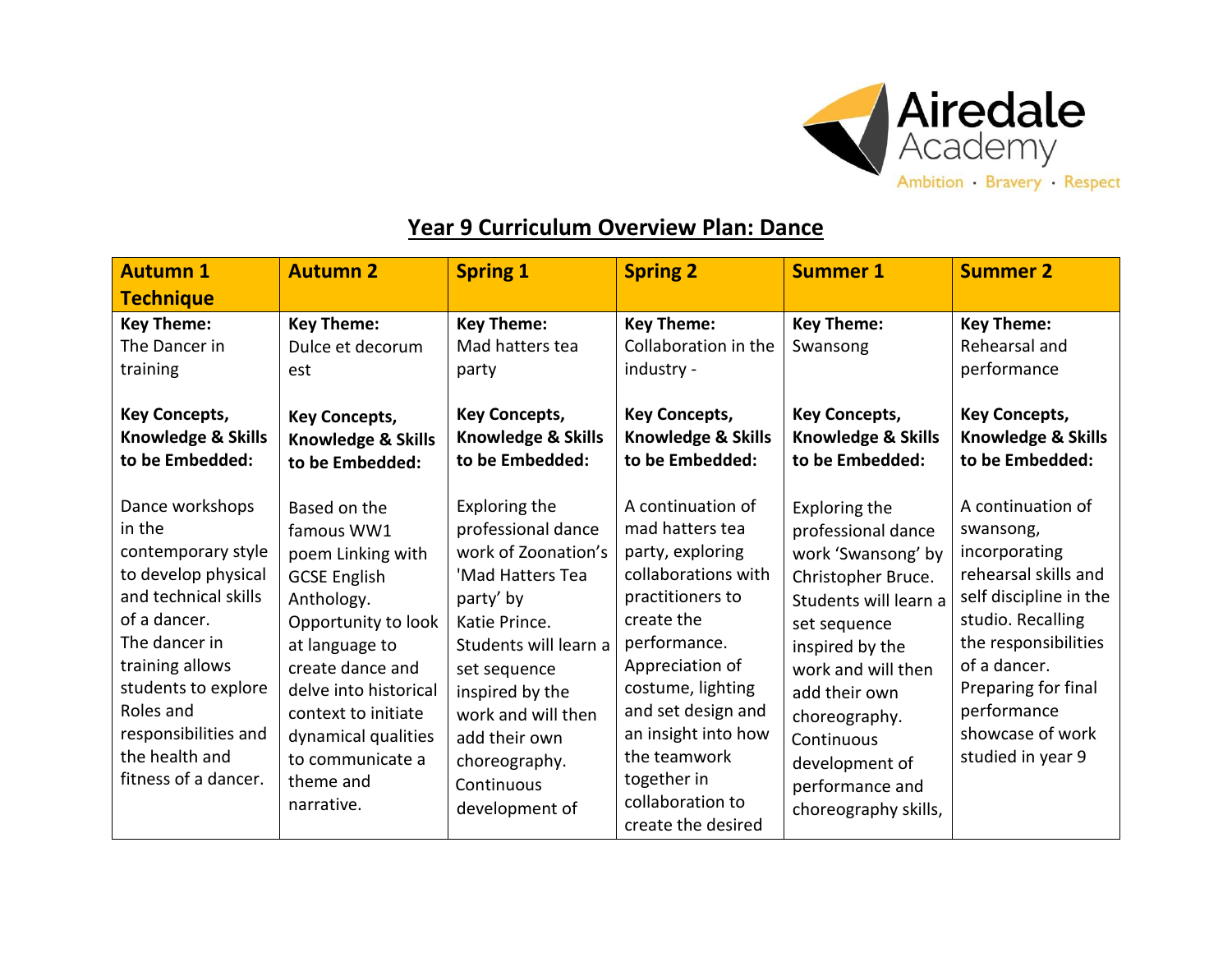

| <b>Links to Prior</b>    | <b>Links to Prior</b>    | performance and       | effect. The           | students will also    | <b>Links to Prior</b>    |
|--------------------------|--------------------------|-----------------------|-----------------------|-----------------------|--------------------------|
| Learning:                | Learning:                | choreography skills,  | students'             | explore cultural      | Learning:                |
|                          |                          | students will also    | interpretation of     | capital during        | <b>Recapping Mad</b>     |
| Links to dance           | Using a stimulus.        | explore ideas         | the above will be     | discussions about     | Hatter's Tea party       |
| styles developed in      | Choreographic            | surrounding Mental    | discussed and         | the repertoire piece  | and Swansong for         |
| $y$ 7 and 8              | devices. Cross           | health issues         | reasoning             | 'Swansong'. This      | final performance        |
|                          | curricular links         | through research      | explained. The final  | piece explores the    |                          |
| <b>Key Assessment</b>    |                          | and practical         | performance will      | ideas of human        |                          |
| <b>Pieces:</b>           | <b>Key Assessment</b>    | activities.           | draw close to this    | rights.               | <b>Key Assessment</b>    |
| Mid review               | <b>Pieces:</b>           |                       | scheme of work.       |                       | <b>Pieces:</b>           |
| <b>Filmed final</b>      | Mid review               | <b>Links to Prior</b> |                       |                       | <b>Final Showcase</b>    |
| assessment               | <b>Final filmed</b>      | Learning:             | <b>Links to Prior</b> | <b>Links to Prior</b> | performance and          |
| skills audit             | assessment               | Creating a            | Learning:             | Learning:             | evaluation skills        |
| Milestone 1              | Viva                     | character,            | Appreciation and      | Professional          | <b>Audit Milestone 3</b> |
| <b>Tier 3 Vocabulary</b> |                          | Communicating a       | interpretation        | repertoire            |                          |
| Vault:                   | <b>Tier 3 Vocabulary</b> | theme.                |                       | appreciation and      |                          |
| Contemporary             | Vault:                   | Development of        |                       | interpretation        | <b>Tier 3 Vocabulary</b> |
| Technique                | onomatopoeia             | choreographic         | <b>Key Assessment</b> | The dancer in         | Vault:                   |
| Musicality               | Language                 | skills.               | <b>Pieces:</b>        | training              | Theatre                  |
| <b>Nutrition</b>         | Stimuli                  |                       | Coursework            | Physical and          | Performance              |
| responsibilities         | alliteration             | <b>Key Assessment</b> | mid review            | technical skills      | Audience                 |
|                          |                          | <b>Pieces:</b>        | Final performance     |                       | Rehearsal                |
| <b>Reading Exposure:</b> | <b>Reading Exposure:</b> | Mid review Skill's    | of the Mad Hatters    | <b>Key Assessment</b> | <b>Expressive skills</b> |
| Contemporary             |                          | audit Milestone 2     | tea party.            | <b>Pieces:</b>        |                          |
| research                 | <b>GCSE English</b>      | Filmed assessment     |                       | <b>MID REVIEW</b>     |                          |
|                          | anthology                |                       |                       | <b>Final filmed</b>   |                          |
|                          |                          |                       |                       | assessment            | <b>Reading Exposure:</b> |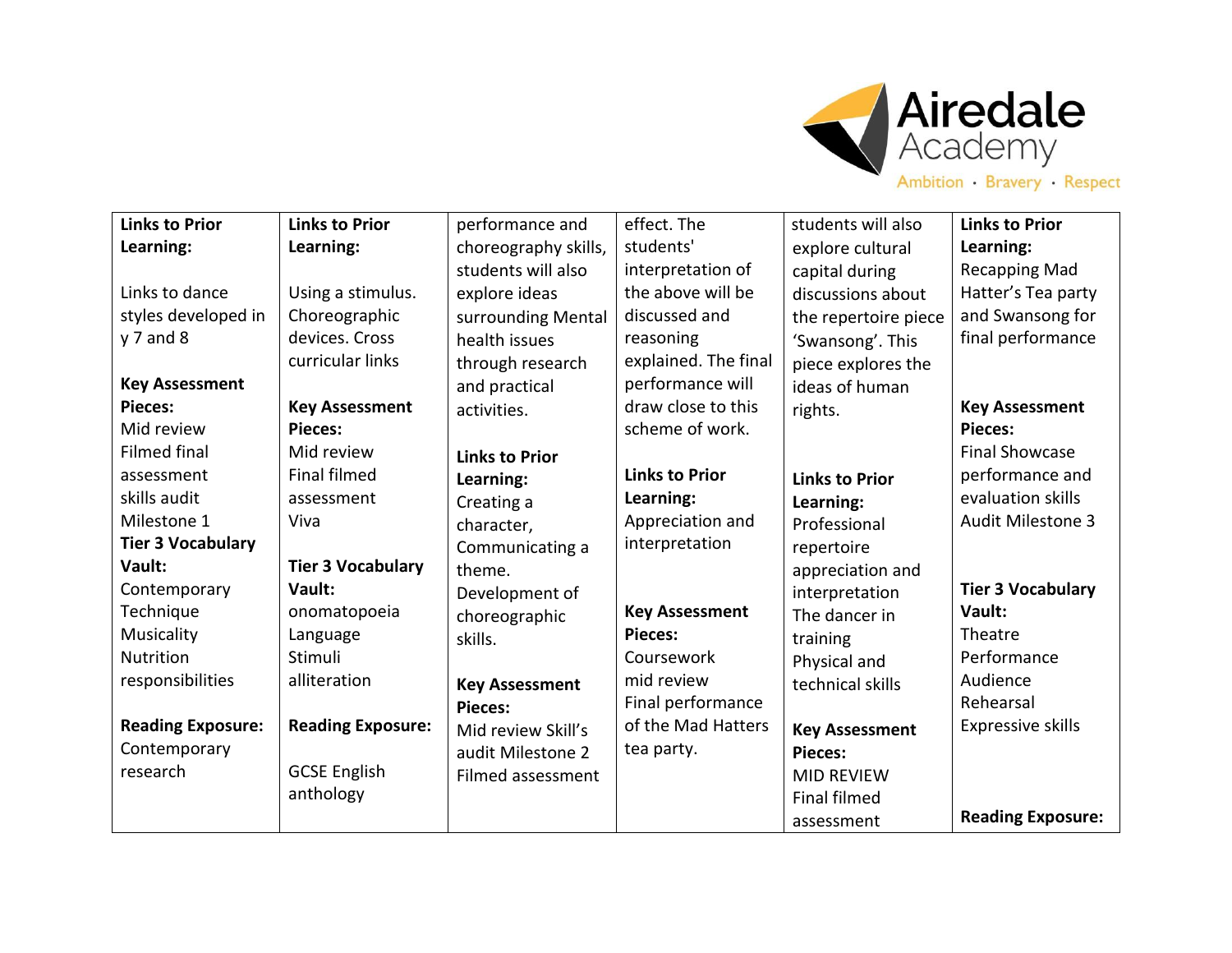

| Ambition Bravery Respect |
|--------------------------|
|--------------------------|

| <b>Strategies to</b> | Dulce et decorum     | <b>Tier 3 Vocabulary</b> | <b>Tier 3 Vocabulary</b> | <b>Tier 3 Vocabulary</b> | <b>Strategies to</b> |
|----------------------|----------------------|--------------------------|--------------------------|--------------------------|----------------------|
| enable new           | est poem             | Vault:                   | Vault:                   | Vault:                   | enable new           |
| concepts,            |                      |                          |                          |                          | concepts,            |
| knowledge & skills   | <b>Strategies to</b> | Repetition               | collaboration            | Contact                  | knowledge & skills   |
| to embed in long-    | enable new           | Fragmentation            | appreciation             | choreography             | to embed in long-    |
| term memory:         | concepts,            | Characterisation         | choreographic            | improvisation            | term memory:         |
|                      | knowledge & skills   | Relationships            | intention                | motif development        |                      |
| Recall and           | to embed in long-    | Accumulation             | practitioners            |                          |                      |
| repetition           | term memory:         |                          |                          | <b>Reading Exposure:</b> | Rehearsal            |
| self and peer        |                      | <b>Reading Exposure:</b> | <b>Reading Exposure:</b> | resources pack           | Systematic           |
| assessment           | Cross curricular     | Research into            |                          | Choreographic            | repetition           |
| Feedback Video       | links with English   | mental health            | resources pack           | intention                | Video feedback       |
| footage              | Using language to    | disorders                | Research into            |                          |                      |
|                      | initiate             |                          | mental health            | <b>Strategies to</b>     |                      |
|                      | choreography         | <b>Strategies to</b>     | disorders                | enable new               |                      |
|                      | Research into a real | enable new               |                          | concepts,                |                      |
|                      | life case study of a | concepts,                | <b>Strategies to</b>     | knowledge & skills       |                      |
|                      | soldier.             | knowledge & skills       | enable new               | to embed in long-        |                      |
|                      |                      | to embed in long-        | concepts,                | term memory:             |                      |
|                      |                      | term memory:             | knowledge & skills       |                          |                      |
|                      |                      |                          | to embed in long-        | <b>Recall Do it Nows</b> |                      |
|                      |                      | <b>Recall Do it Nows</b> | term memory:             | self and peer            |                      |
|                      |                      | self and peer            |                          | assessment               |                      |
|                      |                      | assessment               | Google classroom         | Feedback Video           |                      |
|                      |                      | Feedback Video           | assignment tasks         | footage                  |                      |
|                      |                      | footage                  | Do it now                |                          |                      |
|                      |                      |                          | Own interpretation       |                          |                      |